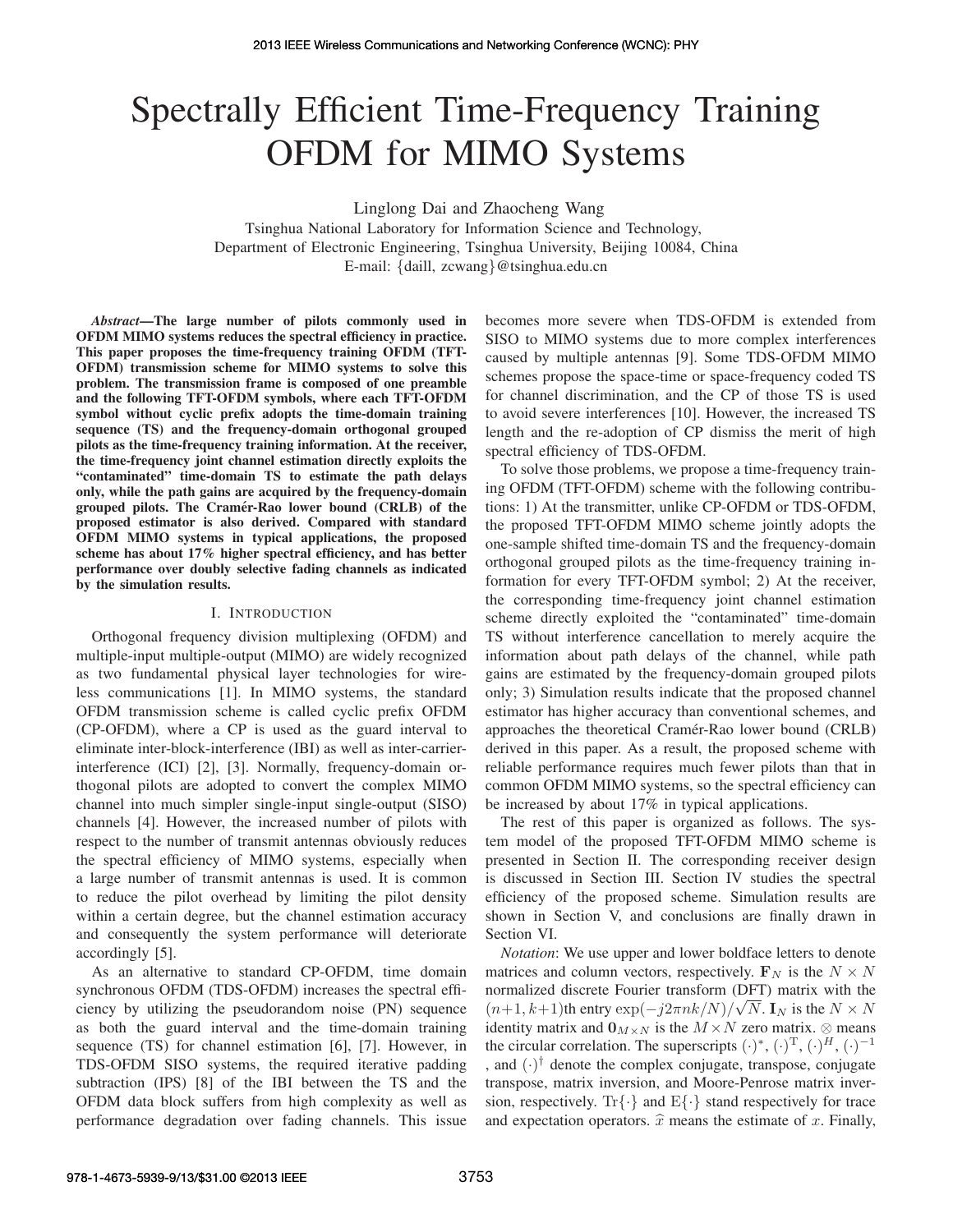diag{**u**} is a diagonal matrix with **u** at its main diagonal.

## II. TFT-OFDM MIMO SYSTEM MODEL

As illustrated by the time-frequency frame structure in Fig. 1, the TFT-OFDM signal is transmitted frame by frame, and each frame is composed of one preamble with its cyclic extension and the subsequent  $U$  TFT-OFDM symbols (subframes). We assume  $N_t$  transmit antennas and  $N_r$  receive antennas in MIMO systems.

In the time domain, the *i*th TFT-OFDM symbol ( $1 \le i \le U$ ) for the pth transmit antenna  $(1 \le p \le N_t)$  is composed of the length-N OFDM symbol  $\mathbf{x}_i^{(p)} = [x_{i,0}^{(p)}, x_{i,1}^{(p)}, \cdots, x_{i,N-1}^{(p)}]^T$ (whose DFT is  $\tilde{\mathbf{x}}_i^{(p)} = \mathbf{F}_N \mathbf{x}_i^{(p)}$ ) and the followed length-M<br>TS  $\mathbf{z}_i^{(p)} = [z_{i,0}^{(p)}, z_{i,1}^{(p)}, \cdots, z_{i,M-1}^{(p)}]^T$ . Since it has been proved<br>in [11] that constant TS is not optimal for channel tracking in [11] that constant TS is not optimal for channel tracking, the TS  $\mathbf{z}_i^{(p)}$  will be generated by cyclically shifting the basic<br>  $\mathbf{z} = \mathbf{z}_i^{(p)} - \mathbf{z}_i^{(p)}$   $\mathbf{z}_i^{(p)} = \mathbf{z}_i^{(p)}$  if by a samples to the left as **TS**  $\mathbf{z}^{(p)} = [z_0^{(p)}, z_1^{(p)}, \cdots, z_{M-1}^{(p)}]^T$  by *i* samples to the left as

$$
\mathbf{z}_{i}^{(p)} = \begin{bmatrix} \mathbf{0}_{(M-i)\times i} & \mathbf{I}_{M-i} \\ \mathbf{I}_{i} & \mathbf{0}_{i\times(M-i)} \end{bmatrix} \mathbf{z}^{(p)},
$$
(1)

where  $z^{(p)}$  is the Zadoff-Chu sequence (also known as generalized Chirp-like (GCL) sequence) [12] defined by

$$
z_n^{(p)} = \exp\left(j\frac{M-1}{M}\pi n^2 r_p\right), 0 \le n \le M - 1,\tag{2}
$$

where  $r_p$  is relatively prime to M. The Zadoff-Chu sequences have ideal autocorrelation and the optimal crosscorrelation equals to the theoretical Sarwate bound [13].

In the frequency domain, TFT-OFDM for MIMO systems adopts G orthogonal pilot groups, where each pilot group has only one non-zero central pilot with the amplitude of a surrounded by 2d zero pilots (in Fig. 1 (c),  $d = 1$  is used as an example). Based on [14],  $d = 1$  zero pilot will be sufficient to alleviate the ICI imposed on the central pilot in fast fading channels. Due to the existence of zero pilots, the central pilot naturally allows power boosting without sacrificing the transmit power, namely,  $a = \sqrt{2d+1}$  if  $|\tilde{x}_{i,k}^{(p)}| = 1$ . In addition, the subcarrier index set of the central pilots can be denoted by  $\mathbf{g}^{(p)} = [g_0 + O_p, g_1 + O_p, \dots, g_{G-1} + O_p]^T$  with  $O_p = (d+1)(p-1)$  being the subcarrier offset for the pth transmit antenna, which indicates that the grouped pilots for two adjacent transmit antennas can overlap d zero pilots.

The length- $N_p$  basic preamble  $\mathbf{c} = \mathbf{F}_{N_p}^H \tilde{\mathbf{c}}$  is also a Zadoff-<br>us sequence defined by (2) where  $N_p$  instead of M and Chu sequence defined by (2), where  $N_p$  instead of M and  $r_p = 1$  are used. Based on **c**, the preamble for the *p*th transmit antenna  $\mathbf{c}^{(p)} = [c_0^{(p)}, c_1^{(p)}, \cdots, c_{N_p-1}^{(p)}]^T$  is then generated by

$$
\mathbf{c}^{(p)} = \mathbf{F}_{N_p} \widetilde{\mathbf{c}}^{(p)} = \mathbf{F}_{N_p}^H \text{diag} \{\widetilde{\mathbf{c}}\} \mathbf{w}^{(p)}, \tag{3}
$$

where  $\mathbf{w}^{(p)} = [0, e^{-j\frac{2\pi}{N_t}(p-1)}, \cdots, e^{-j\frac{2\pi}{N_t}(N_p-1)(p-1)}]^T$ ,  $\tilde{\mathbf{c}}^{(p)} = \text{diag} \{ \tilde{\mathbf{c}} \} \mathbf{w}^{(p)}$  denotes the DFT of  $\mathbf{c}^{(p)}$ , and  $N_p = N_t M$ is assumed. Then, the last  $M - 1$  samples of  $c^{(p)}$  is used to form the corresponding cyclic extension as shown in Fig. 1.



Fig. 1. Time-frequency frame structure comparison of the MIMO systems based on: a) Conventional CP-OFDM [1]; b) Conventional TDS-OFDM [10]; c) The proposed TFT-OFDM.

#### III. TFT-OFDM MIMO RECEIVER DESIGN

## *A. Preamble-Based Initial Channel Estimation*

The channel impulse response (CIR)  $h_i^{(p)}$  between the *p*th nsmit antenna and a certain receive antenna (we explicitly transmit antenna and a certain receive antenna (we explicitly drop the receive antenna index since every receive antenna adopts the same processing) during the ith TFT-OFDM symbol can be denoted by

$$
\mathbf{h}_i^{(p)} = [h_{i,0}^{(p)}, h_{i,1}^{(p)}, \cdots, h_{i,L-1}^{(p)}]^T, \tag{4}
$$

where  $h_{i,l}^{(p)}$  is the path gain of the *l*th path with the path delay of  $\tau_i$ . Let denotes the channel memory length and  $L \leq M$ of  $\tau_l$ , L denotes the channel memory length, and  $L \leq M$ is assumed in this paper, so we have  $N_p = N_t M = N_t L$ . Note that  $\mathbf{h}_0^{(p)}$  is used to denote the CIR during the preamble. Then, due to the protection of the cyclic extension, the received time-domain preamble  $\mathbf{d}_0 = [d_{0,0}, d_{0,1}, \cdots, d_{0,N_p-1}]^T$  can be expressed by

$$
\mathbf{d}_0 = \sum_{p=1}^{N_t} \mathbf{c}^{(p)} \otimes \mathbf{h}_0^{(p)} + \mathbf{v}_0 = \sum_{p=1}^{N_t} \mathbf{c}_0^{(p)} \mathbf{h}_0^{(p)} + \mathbf{v}_0 = \mathbf{C}_0 \mathbf{h}_0 + \mathbf{v}_0,
$$
\n(5)

where  $\mathbf{c}_0^{(p)}$  is the  $N_p \times L$  circulant matrix with the first column being the preamble  $\mathbf{c}^{(p)}$ ,  $\mathbf{C}_0 = \left[ \mathbf{c}_0^{(1)}, \mathbf{c}_0^{(2)}, \cdots, \mathbf{c}_0^{(N_t)} \right]$ denotes the  $N_p \times N_t L$  time-domain training matrix based on  ${\{\mathbf{c}^{(p)}\}}_{p=1}^{N_t}, \mathbf{h}_0 = \left[ \left(\mathbf{h}_0^{(1)}\right) \hspace{-.1cm}T, \left(\mathbf{h}_0^{(2)}\right) \hspace{-.1cm}T, \cdots, \left(\mathbf{h}_0^{(N_t)}\right) \hspace{-.1cm}T \right] \hspace{-.1cm}T$  presents the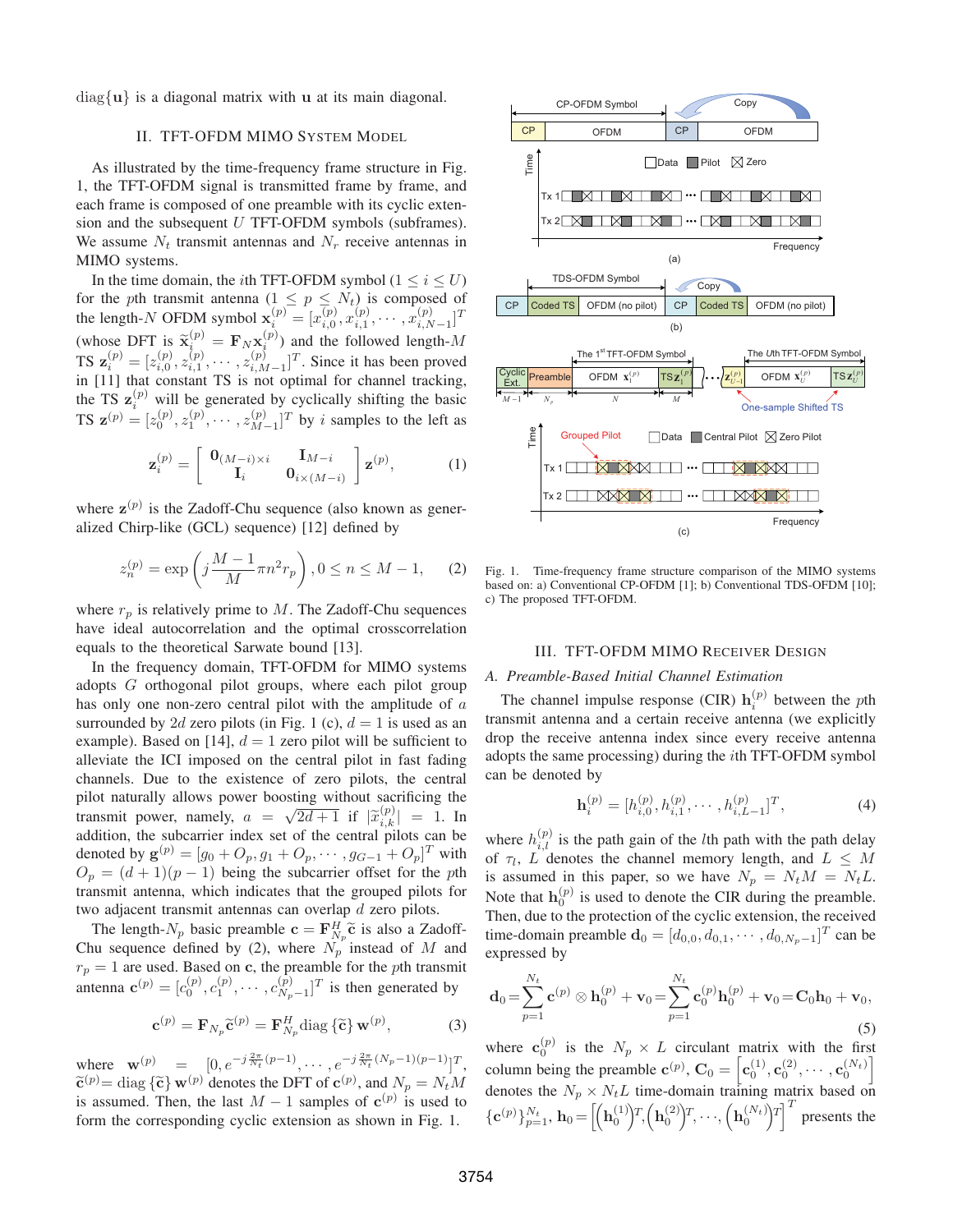$N_t L \times 1$  equivalent "total" CIR for all  $N_t$  transmit antennas, and  $\mathbf{v}_0 = [v_{0,1}, v_{0,1}, \cdots, v_{0,N_p-1}]^T$  denotes the channel's AWGN. Thus, the time-domain channel estimate  $h_0$  during the preamble can be obtained by

$$
\widehat{\mathbf{h}}_0 = \mathbf{C}_0^{\dagger} \mathbf{d}_0 = \left(\mathbf{C}_0^H \mathbf{C}_0\right)^{-1} \mathbf{c}_0^H \mathbf{d}_0. \tag{6}
$$

Due to the perfect autocorrelation of Zadoff-Chu sequences, the preamble satisfies  $\mathbf{c}_0^H \mathbf{c}_0 = N_t L \mathbf{I}_{N_t L}$ , so the preamble-<br>based initial abannal assumptor (6) can be simplified as based initial channel estimator (6) can be simplified as

$$
\widehat{\mathbf{h}}_0 = \frac{1}{N_t L} \mathbf{c}_0^H \mathbf{d}_0 = \frac{1}{N_t L} \mathbf{c} \otimes \mathbf{d}_0.
$$
 (7)

## *B. Cyclictiy Reconstruction of the OFDM Symbol*

Due to the absence of CP, the cyclicity of the received OFDM symbol in TFT-OFDM will be destroyed in multipath fading channels. The hybrid-domain cyclictiy reconstruction method [15] for SISO systems can be directly extended for MIMO systems by using  $N_t$  times of the overlap and add (OLA) algorithm [16]. Note that the required channel information can be either simply approximated by preamblebased initial channel estimation or predicted by the Kalman filter exploiting the temporal correlation nature of the channel and the obtained channel estimates [17].

#### *C. Time-Frequency Joint Channel Estimation*

The preamble-based channel estimate (7) may be outdated over fast fading channels. Thus, the data detection in the TFT-OFDM transmission scheme will rely on the time-frequency joint channel estimation algorithm as described in this subsection, whereby the time-frequency training information within every TFT-OFDM symbol is fully exploited by two sequential steps: the TS-based path delay estimation at first and then the pilot-based path gain estimation.

Being different from TDS-OFDM where iterative interference cancellation is exploited to achieve the complete CIR estimation based on the TS [8], we directly use the "contaminated" TS  $\mathbf{d}_i = [d_{i,0}, d_{i,1}, \cdots, d_{i,M-1}]^T$  without interference cancellation to just estimate the path delays of the channel as

$$
\widehat{\mathbf{h}}_i^{(p)} = \frac{1}{M} \mathbf{z}_i^{(p)} \otimes \mathbf{d}_i = \mathbf{h}_i^{(p)} + \mathbf{n}_i^{(p)} + \mathbf{v}_i^{(p)},\tag{8}
$$

where  $\mathbf{v}_i^{(p)} = \frac{1}{M} \mathbf{z}_i^{(p)} \otimes \mathbf{v}_i$ , and  $\mathbf{n}_i^{(p)}$  denotes the interfer-<br>ences caused by the non-zero crosscorrelation among different ences caused by the non-zero crosscorrelation among different Zadoff-Chu sequences as well as the IBIs from previous OFDM symbols. Note that the ideal autocorrelation property of the Zadoff-Chu sequence has been utilized in (8).

Then, the path gains in  $\hat{\mathbf{h}}_i^{(p)}$  are discarded due to the interferences mentioned above, and the path delays of the Q most significant taps of  $\hat{\mathbf{h}}_i^{(p)}$  are stored in the path delay set

$$
\Gamma_i^{(p)} = \{ \tau_l : \left| \widehat{h}_{i,l}^{(p)} \right|^2 \ge T_{th} \}_{l=0}^{L-1}, \quad 1 \le p \le N_t, \tag{9}
$$

where  $T_{th}$  is pre-defined power threshold [18], and  $Q$  is usually much smaller than the channel length L, i.e.,  $Q \ll L$ . For example, the ITU Vehicular B channel [19] with the maximum delay spread of 20  $\mu s$ , which is equivalent to

 $L = 200$  symbols at the symbol rate of 10 MHz, has only  $Q = 6$  resolvable paths. That is to say, the number of unknown parameters in the CIR  $h_i^{(p)}$  is substantially reduced from L to  $O(Q \ll L)$  ofter the path delays  $\Gamma^{(p)}$  have been obtained  $Q$  ( $Q \ll L$ ) after the path delays  $\Gamma_i^{(p)}$  have been obtained.<br>The received central pilots  $V_p^{(p)}$  corresponding to the central

The received central pilots  $Y_{i,k}^{(p)}$  corresponding to the central<br>ots for the oth transmit antenna should be pilots for the pth transmit antenna should be

$$
Y_{i,k}^{(p)} = \sum_{p=1}^{N_t} X_{i,k}^{(p)} H_{i,k}^{(p)} + W_{i,k} = a H_{i,k}^{(p)} + W_{i,k}, \quad k \in \mathbf{g}^{(p)}, \tag{10}
$$

where  $X_{i,k}^{(u)} = 0$  ( $u \neq p, k \in \mathbf{g}^{(p)}$ ) has been utilized due to the orthogonality of the grouned pilots among different transmit orthogonality of the grouped pilots among different transmit antennas. Eq. (10) can be rewritten in a more compact notation as

$$
\mathbf{Y}_i^{(p)} = a \mathbf{F}_N^{(p)} \mathbf{h}_{i,\Gamma}^{(p)} + \mathbf{W}_i^{(p)},\tag{11}
$$

where  $\mathbf{Y}_i^{(p)} = [Y_{i,g_0+O_p}^{(p)}, Y_{i,g_1+O_p}^{(p)}, \cdots, Y_{i,g_{G-1}+O_p}^{(p)}]_{G\times 1}^T, \ \mathbf{h}_{i,\Gamma}^{(p)} = [h_{i,\tau_0}^{(p)}, h_{i,\tau_1}^{(p)}, \cdots, h_{i,\tau_{Q-1}}^{(p)}]_{G\times 1}^T$  denotes the "selected" CIR out of  $\mathbf{h}_i^{(p)}$  according to the path de-<br>lays  $\mathbf{\Gamma}_i^{(p)}$  obtained in (9),  $\mathbf{F}_N^{(p)}$  presents the  $G \times Q$ <br>"extracted" matrix generated by selecting the  $\mathbf{g}^{(p)}$  rows and  $\Gamma_i^{(p)}$  columns out of the DFT matrix  $\mathbf{F}_N$ , and  $\mathbf{W}_i^{(p)} = [W_{i,g_0+O_p}^{(p)}, W_{i,g_1+O_p}^{(p)}, \cdots, W_{i,g_{G-1}+O_p}^{(p)}]_{G\times 1}^T$  presents the AWGN vector.

It is clear from  $(11)$  that only  $Q$  unknown path gains in **h**(p) have to be estimated by the G observations in  $Y_i^{(p)}$ . If  $G \geq O$  the Q (pot L and usually  $O \ll L$ ) path gains of  $G > Q$ , the Q (not L, and usually  $Q \ll L$ ) path gains of  $\mathbf{h}_i^{(p)}$  can be estimated by the received central pilots  $\mathbf{Y}_i^{(p)}$  as

$$
\widehat{\mathbf{h}}_{i,\Gamma}^{(p)} = \frac{1}{a} \left( \mathbf{F}_N^{(p)} \right)^{\dagger} \mathbf{Y}_i^{(p)} = \frac{1}{a} \left[ \left( \mathbf{F}_N^{(p)} \right)^H \mathbf{F}_N^{(p)} \right]^{-1} \left( \mathbf{F}_N^{(p)} \right)^H \mathbf{Y}_i^{(p)}.
$$
\n(12)

After that, the obtained OFDM symbol  $Y_i$  and the complete CIR estimate  $\widehat{\mathbf{h}}_i$  (based on  $\{\mathbf{\Gamma}_i^{(p)}\}_{p=1}^{N_t}$  and  $\{\widehat{\mathbf{h}}_{i,\Gamma}^{(p)}\}_{p=1}^{N_t}$ ) are fed<br>into the standard MIMO detector to develop the soft-likelihood into the standard MIMO detector to develop the soft-likelihood estimates of the signal, which are then used by the channel decoder to ultimately recover the transmitted signal.

It can be derived that the CRLB of the proposed timefrequency joint channel estimator is

$$
\text{CRLB} = \mathcal{E}\left\{ \left\| \widehat{\mathbf{h}}_{i,\Gamma}^{(p)} - \mathbf{h}_{i,\Gamma}^{(p)} \right\|^2 \right\} = \frac{Q\sigma^2}{G},\tag{13}
$$

which is lower than the noise level  $\sigma^2$  (the best performance that can be achieved by conventional TDS-OFDM MIMO systems if the interferences are completely removed [9]) due to we usually have  $G > Q$ .

## IV. SPECTRAL EFFICIENCY COMPARISON

Compared with the ideal OFDM systems without any overhead, the spectral efficiency of the proposed TFT-OFDM MIMO scheme in percentage notation [9], [10] is

$$
E_0 = \frac{U(N - K)}{U(N + M) + N_p + M - 1},
$$
\n(14)

where  $K = G(N_t(d+1)+d)$  is the number of used pilots.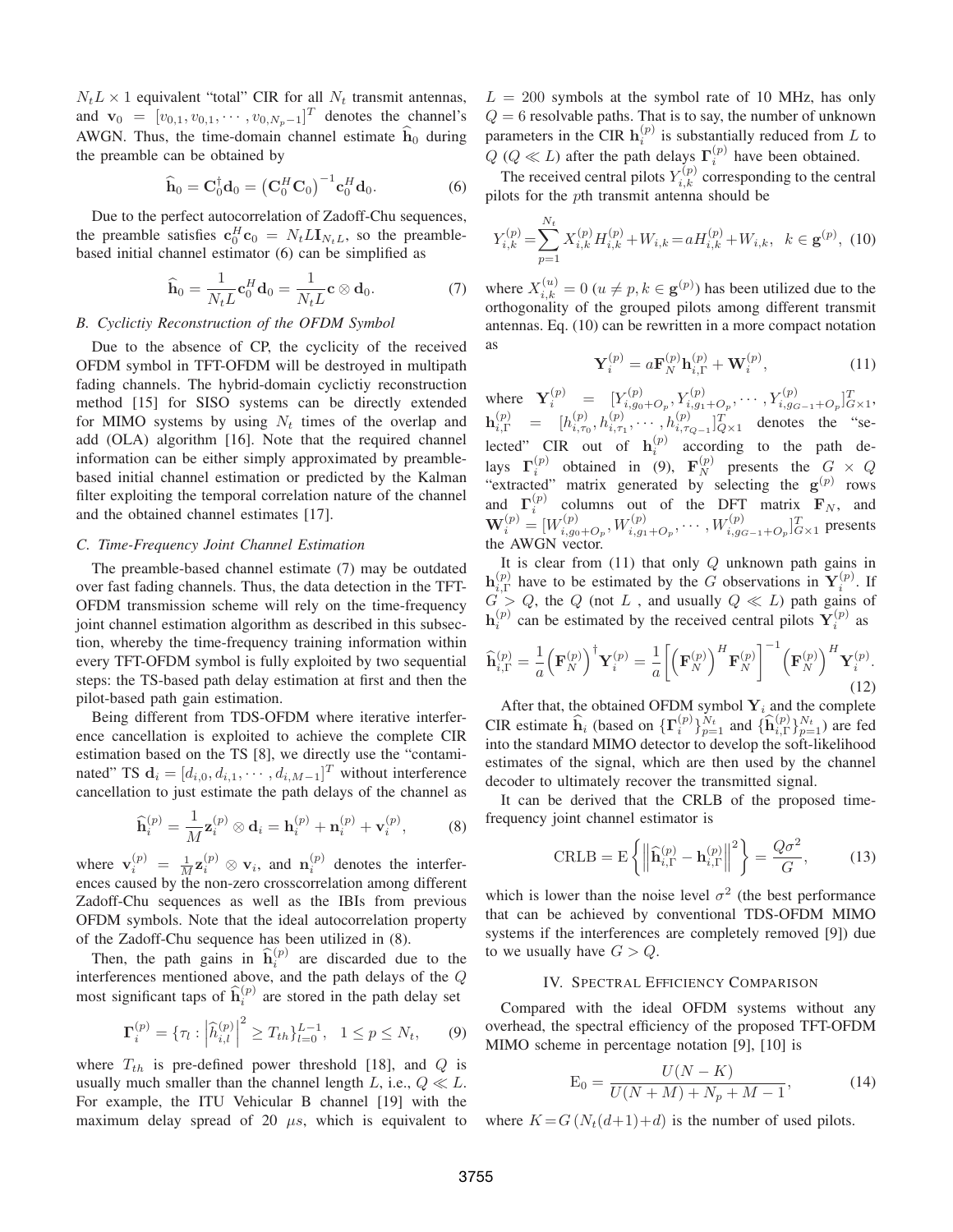For typical wireless digital television systems, large DFT size, e.g.,  $N = 4096$  is usually adopted [20]. Since all channel models defined by ITU [19] for cellular network investigation and all channel models used for digital television system evaluation [21] have no more than six resolvable paths, we can assume  $G = Q = 6$  without loss of generality. However, in practical applications, the path number may be large, so we configure  $G = 20$  for system design with some margin. Thus, in the case of two transmit antennas, i.e.,  $N_t = 2$ , the number of used pilots in TFT-OFDM is  $K = 100$ , which is only 2.44% of the total subcarrier number  $N = 4096$ . On the contrary, the Karhunen-Loeve theorem [14] requires  $N<sub>t</sub>L$ frequency-domain pilots to estimate the length-L channels for  $N_t$  transmit antennas in CP-OFDM MIMO systems<sup>1</sup>, which indicates that  $N_tL = 1024$  pilots occupying 25% of the total subcarriers are required in CP-OFDM MIMO systems when the typical guard interval length  $M = N/8$  is applied.

TABLE I SPECTRAL EFFICIENCY IN MIMO SYSTEMS.

| Guard Interval Length | CP-OFDM   | <b>TDS-OFDM</b> | TFT-OFDM  |
|-----------------------|-----------|-----------------|-----------|
| $M = N/8$             | 66.67%    | 72.73%          | 83.92%    |
| $M = N/16$            | 82.35%    | 84.21%          | $90.23\%$ |
| $M = N/32$            | $90.91\%$ | $91.43\%$       | $93.75\%$ |

With the parameters above, Table I compares the spectral efficiency of the MIMO systems based on CP-OFDM, TDS-OFDM2, and TFT-OFDM schemes with different guard interval lengths. In TFT-OFDM, the subframe number  $U$  can be configured large due to the good channel tracking capability of the joint time-frequency channel estimation in every TFT-OFDM symbol, and  $U = 10$  is assumed in this paper. It is clear that the proposed TFT-OFDM scheme outperforms CP-OFDM and TDS-OFDM in spectral efficiency in all cases. In the typical application scenario of  $M = N/8$ , the spectral efficiency of TFT-OFDM is 17.32% and 11.19% higher than that of CP-OFDM and TDS-OFDM, respectively.

## V. SIMULATION RESULTS

This section investigates the performance of the proposed TFT-OFDM scheme for MIMO systems with the low density parity check (LDPC) channel coding. The signal bandwidth is 7.56 MHz with the central radio frequency of 770 MHz, and other system parameters are consistent with those specified in Section IV-B. Similar to the typical configuration of the standard [20], the classical Alamouti space-time block coding scheme [22] is used at the transmitter, and the corresponding optimum maximum-likelihood detection is used at the receiver.



Fig. 2. MSE performance comparison between the proposed time-frequency joint channel estimation method for TFT-OFDM with those for CP-OFDM and TDS-OFDM.

We adopt the modulation scheme 64 QAM with the code rate 0.6 for LDPC, which is usually used to deliver high-definition television (HDTV) services in wireless broadcasting systems. The Brazil D Rayleigh fading channel [21] with the maximum delay spread of 5.93  $\mu s$  is considered in the simulation.

Fig. 2 compares the mean square error (MSE) performance of the proposed time-frequency joint channel estimation method with its counterparts in conventional CP-OFDM and TDS-OFDM systems over the static Brazil D channel. The theoretical CRLB derived in (13) is also included as the benchmark for MSE comparison. It is clear that TFT-OFDM outperforms CP-OFDM and TDS-OFDM by more than 4 dB when the channel estimation MSE is considered. For example, when the MSE is  $10^{-2}$ , CP-OFDM requires the signal-to-noise ratio (SNR) of 20 dB, TDS-OFDM with space-time and spacefrequency coded TS requires the SNR of 20.3 dB and 22.3 dB, respectively, while TFT-OFDM only needs the SNR of 16 dB. In addition, the proposed channel estimation performs closely to the theoretical CRLB with a small SNR gap, since the "extracted" DFT matrix  $\mathbf{F}_N^{(p)}$  has imperfect but approximate orthogonal columns orthogonal columns.

Fig. 3 shows the bit error rate (BER) performance comparison of those three schemes above over the Brazil D channel with the mobile speed of 140 km/h. We can observe that TDS-OFDM MIMO scheme with the space-frequency coded TS could not work over such deeply frequency-selective channel. Compared with CP-OFDM and TDS-OFDM with the spacetime coded TS, the performance gain achieved by the proposed TFT-OFDM scheme is 0.75 dB and 1.60 dB at the BER of 10−<sup>4</sup> over the doubly-selective fading channel, respectively. In addition, compared with the case of ideal channel state

<sup>&</sup>lt;sup>1</sup>In some applications like long term evolution (LTE) [5], fewer pilots can be used due to interpolation can be applied to estimate the CFRs at data subcarriers at the cost of performance degradation, especially when  $N_t$  is large.

<sup>&</sup>lt;sup>2</sup>The length of the coded TS in TDS-OFDM MIMO is twice that of the CP to ensure the equivalent channel estimation performance as that in SISO scenarios [10].